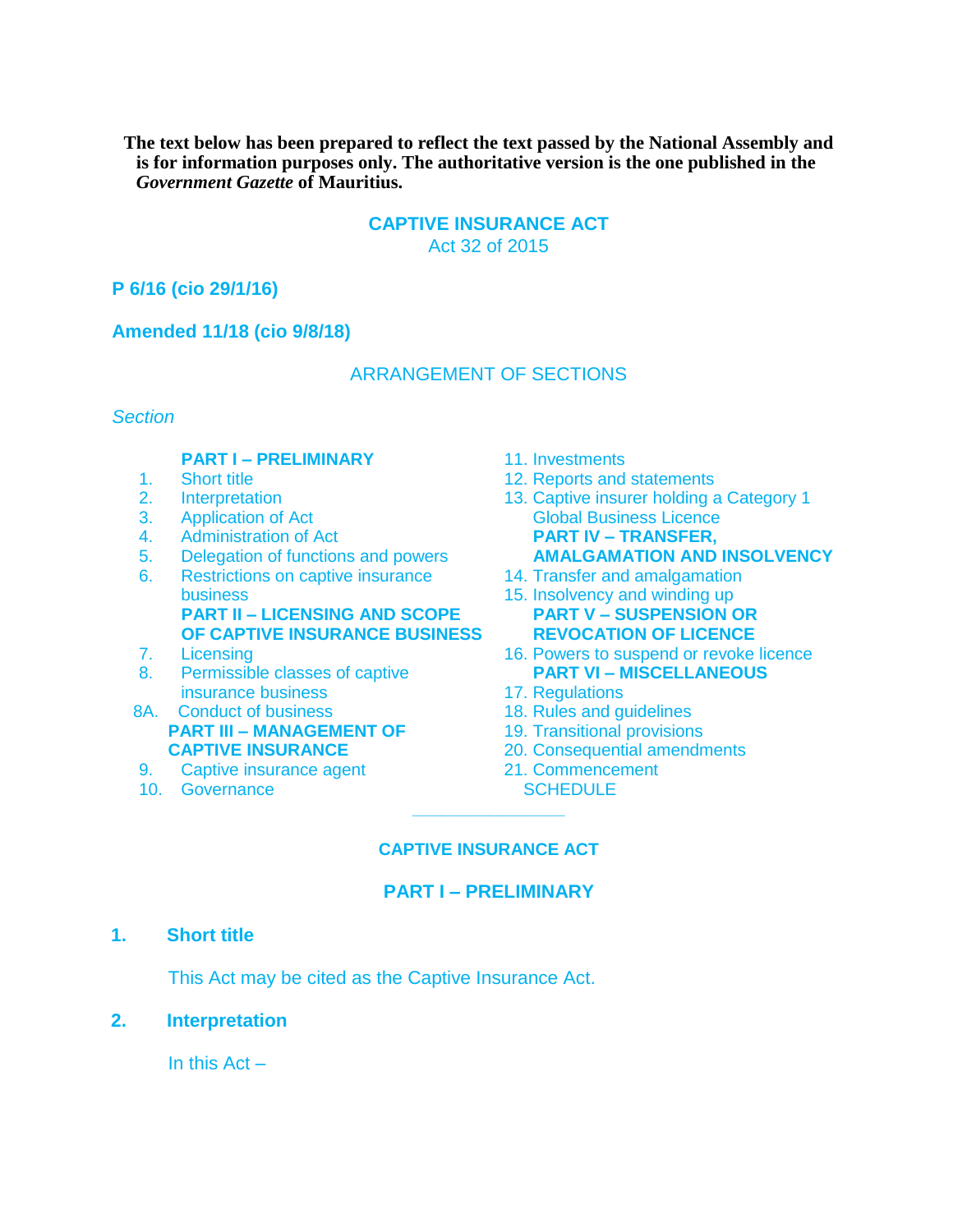"actuary" has the same meaning as in the Insurance Act;

"affiliated corporation" means a corporation which –

- (a) in relation to another body corporate, stands as a parent or subsidiary corporation of that body corporate;
- (b) is a parent or subsidiary of a corporation referred to in paragraph (a); or
- (c) in relation to another body corporate, is a member of the same group of corporations by virtue of common ownership or control;

"Alternative Risk Transfer policy contract" or "ART policy contract" –

- (a) means an insurance or reinsurance contract under the terms of which a person, in consideration for the payment of a premium, contracts to provide policy benefits where an event defined in the contract as a risk event, occurs; and
- (b) includes a contract having one or more of the following features
	- (i) a stated limit of exposure;
	- (ii) a lifetime of one year or more;
	- (iii) consideration of the time value of money;
	- (iv) loss containment provisions;
	- (v) coverage of risks relating to various classes of insurance business as defined in Part II of the First Schedule to Insurance Act;
	- (vi) potential profit sharing between parties;

"captive insurance agent" means any person approved as such by the Commission under section 9;

**"**captive insurance business**"** means the business of undertaking liability, by way of insurance or reinsurance, under a category specified in the Schedule;

**"**captive insurer**"** means a person carrying on a category of captive insurance business specified in the Schedule;

"Chief Executive" has the same meaning as in the Financial Services Act;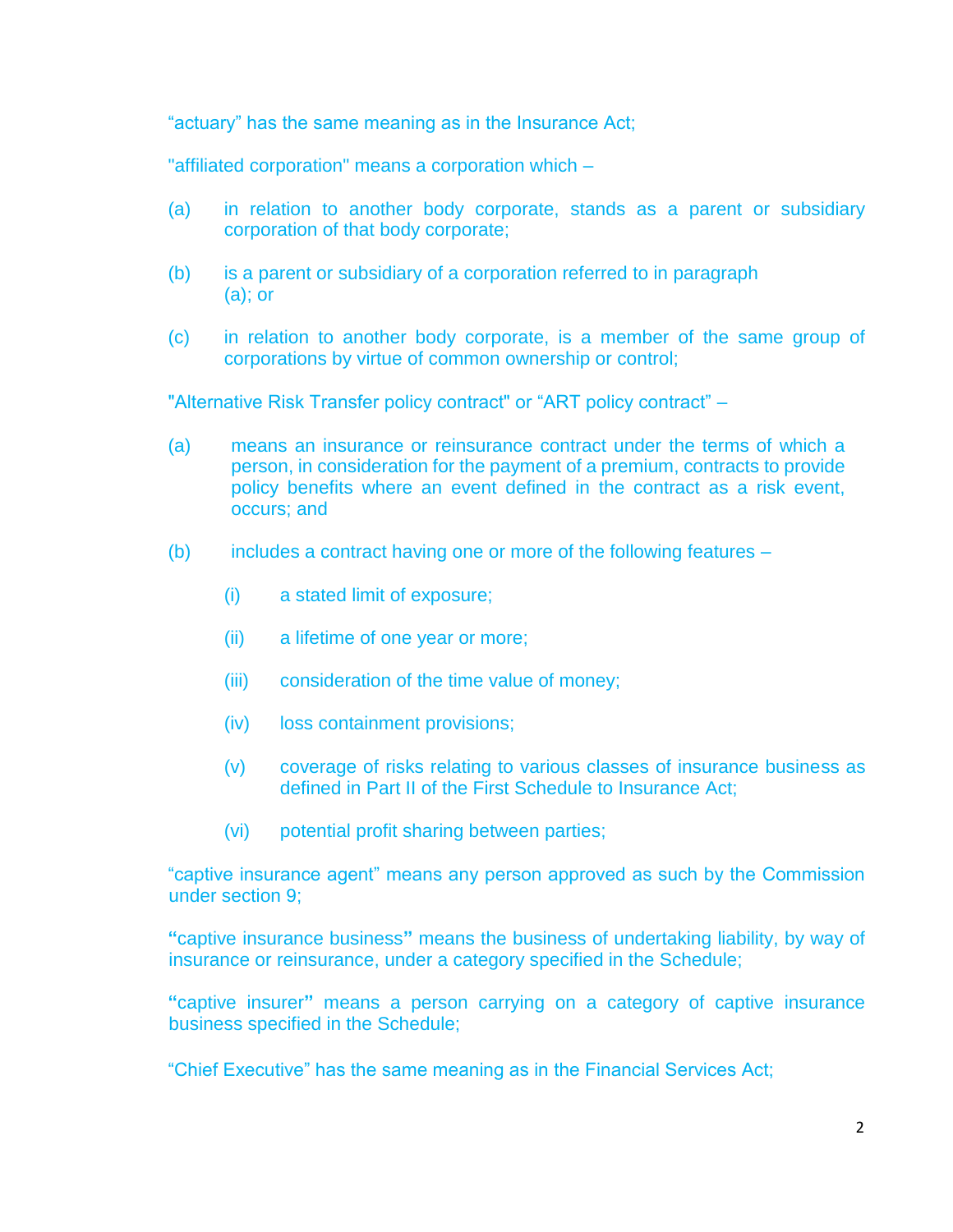"Commission" means the Financial Services Commission established under the Financial Services Act;

"conservator" has the same meaning as in the Insurance Act;

"corporation" has the same meaning as in the Companies Act;

"Enforcement Committee" has the same meaning as in the Financial Services Act;

"external insurer" has the same meaning as in the Insurance Act;

"FSC Rules" has the same meaning as in the Financial Services Act;

"general insurance business" means insurance business, other than long-term insurance business, consisting of the classes specified in Part II of the First Schedule to the Insurance Act;

"Global Business Licence" has the same meaning as in the Financial Services Act; [Inserted 11/18 (cio 9/8/18).]

"guidelines" has the same meaning as in the Financial Services Act;

"insurance manager" has the same meaning as in the Insurance Act;

"law practitioner" has the same meaning as in the Law Practitioners Act;

"licence" means a licence issued under section 7(4);

"long-term insurance business" means insurance business of any class specified in Part I of the First Schedule to the Insurance Act;

"management company**"** has the same meaning as in the Financial Services Act;

"Minister" means the Minister to whom responsibility for the subject of financial services is assigned;

"officer" has the same meaning as in the Financial Services Act;

"parent", in relation to a captive insurer, means a corporation, limited liability company, partnership or any other entity or individual that directly or indirectly owns, controls or holds, with power to vote, more than 50 per cent of the outstanding voting securities of a captive insurance business;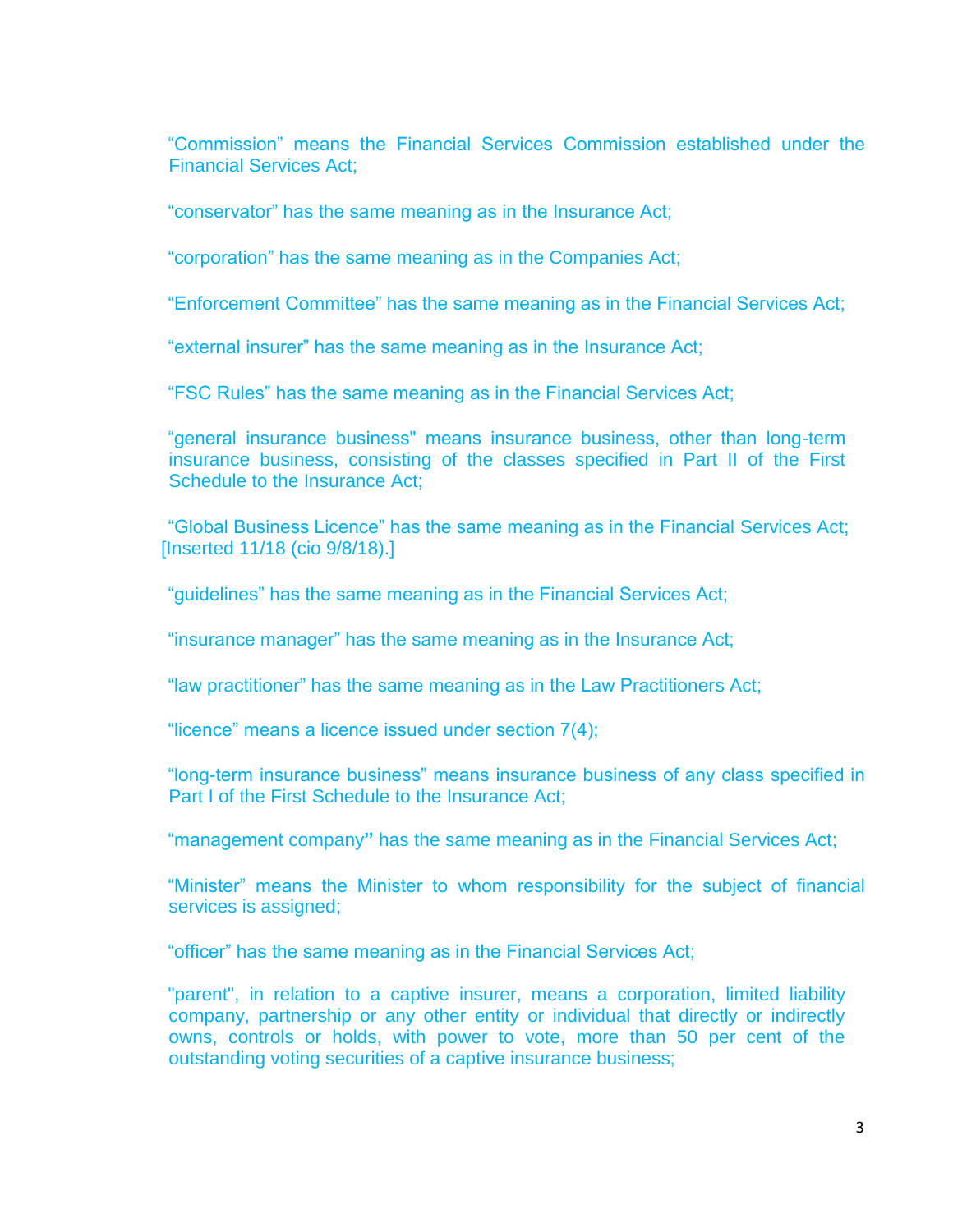"policyholder" –

- (a) means a person who enters into a contract of insurance; and
- (b) includes a person entitled to be provided with or enforce the policy benefits under an insurance policy;

"relevant Acts" has the same meaning as in the Financial Services Act.

# **3. Application of Act**

(1) This Act shall apply only to a captive insurer who is the holder of a licence.

(2) The Minister may, on the recommendation of the Commission, provide, by regulations, for any provision of this Act to apply to a captive insurer with modifications, adaptations and limitations and on terms and conditions not inconsistent with this Act.

(3) Where there is an inconsistency between this Act and any other enactment in relation to a captive insurer, this Act shall prevail to the extent of the inconsistency.

# **4. Administration of Act**

(1) The Commission shall be responsible for the administration of this Act.

(2) The Commission shall, in addition to its objects, functions and powers under the Financial Services Act and the relevant Acts, in administering this Act –

- (a) have regard to the following regulatory objectives
	- (i) maintaining a fair, safe, stable and efficient captive insurance business for the benefit and protection of policyholders;
	- (ii) promoting confidence in the captive insurance business;
	- (iii) ensuring fair treatment to policyholders;
	- (iv) ensuring that captive insurance activities are not used in furtherance of, or for a purpose connected with, a financial crime; and
	- (v) ensuring the orderly growth of the captive insurance business in Mauritius;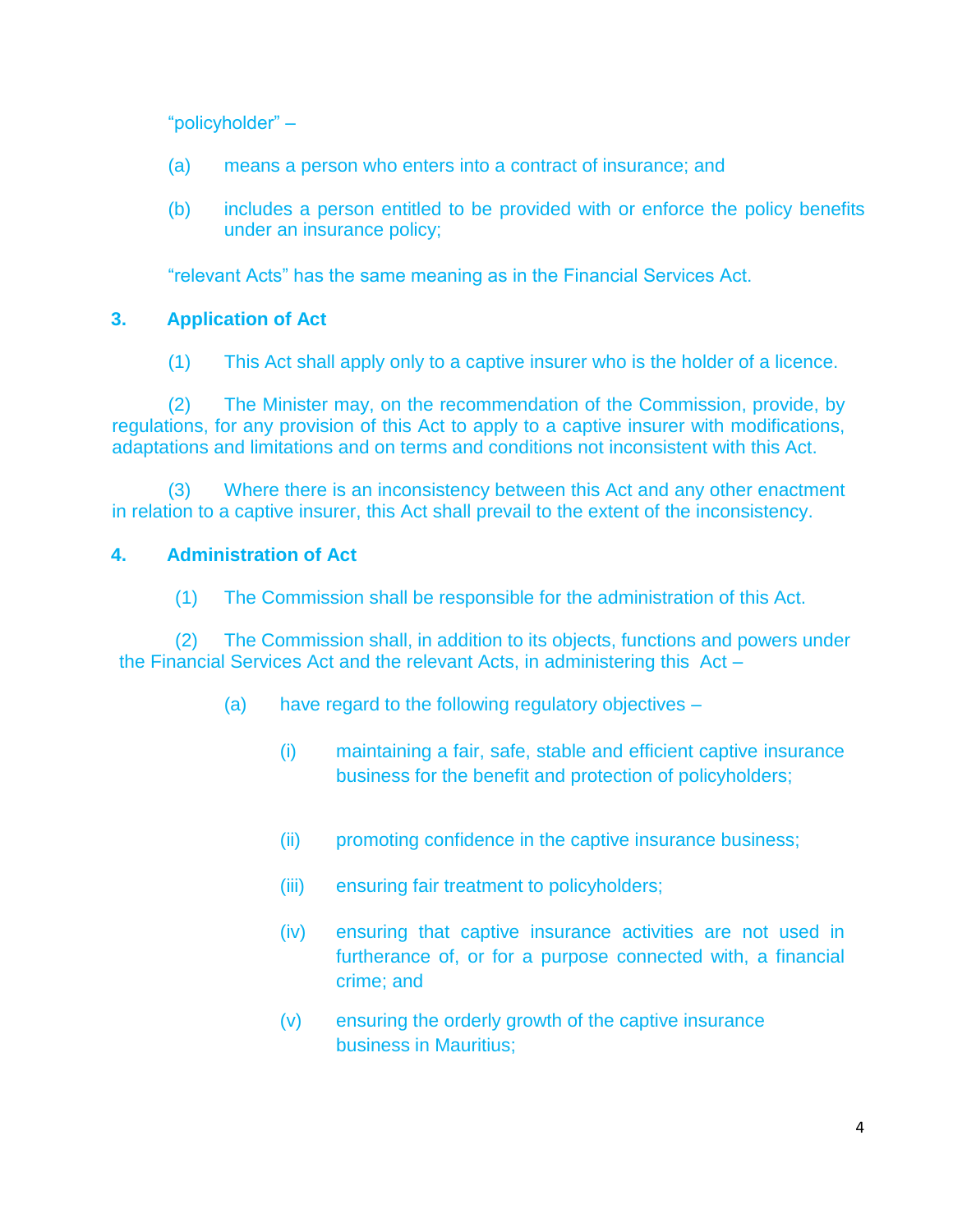- (b) discharge its functions in a manner which it considers most appropriate for the purpose of meeting the regulatory objectives set out in paragraph (a), taking into account –
	- (i) the need to balance the regulatory objectives;
	- (ii) the desirability of maintaining the good repute of Mauritius as a sound financial centre and enhancing its competitive position;
	- (iii) the duties and responsibilities of those who operate or administer captive insurance activities;
	- (iv) the need to use resources committed to supervision in an efficient and economic manner;
	- (v) the benefit of promoting public understanding of the captive insurance business; and
	- (vi) the best economic interests of Mauritius;
- (c) have such powers as may be necessary to attain its objects and discharge of its functions under this Act, and shall, in particular, have the power –
	- (i) to request any information, record or document in relation to any activity of a captive insurer;
	- (ii) to carry out an on-site inspection on the business premises of a captive insurer and audit his books and records;
	- (iii) to order an officer to conduct an investigation into any activity of a captive insurer;
	- (iv) to appoint a conservator in relation to the business of a captive insurer; and
	- (v) to give such directions to the Chief Executive to achieve the objectives of this Act.
- (3) The Commission or Chief Executive shall, in exercising a power specified

 $in -$ 

- (a) subsection  $(2)(c)(i)$ , (ii) or (iii), comply with the procedures set out in Part VIII of the Financial Services Act;
- (b) subsection  $(2)(c)(iv)$ , comply with section 106 of the Insurance Act.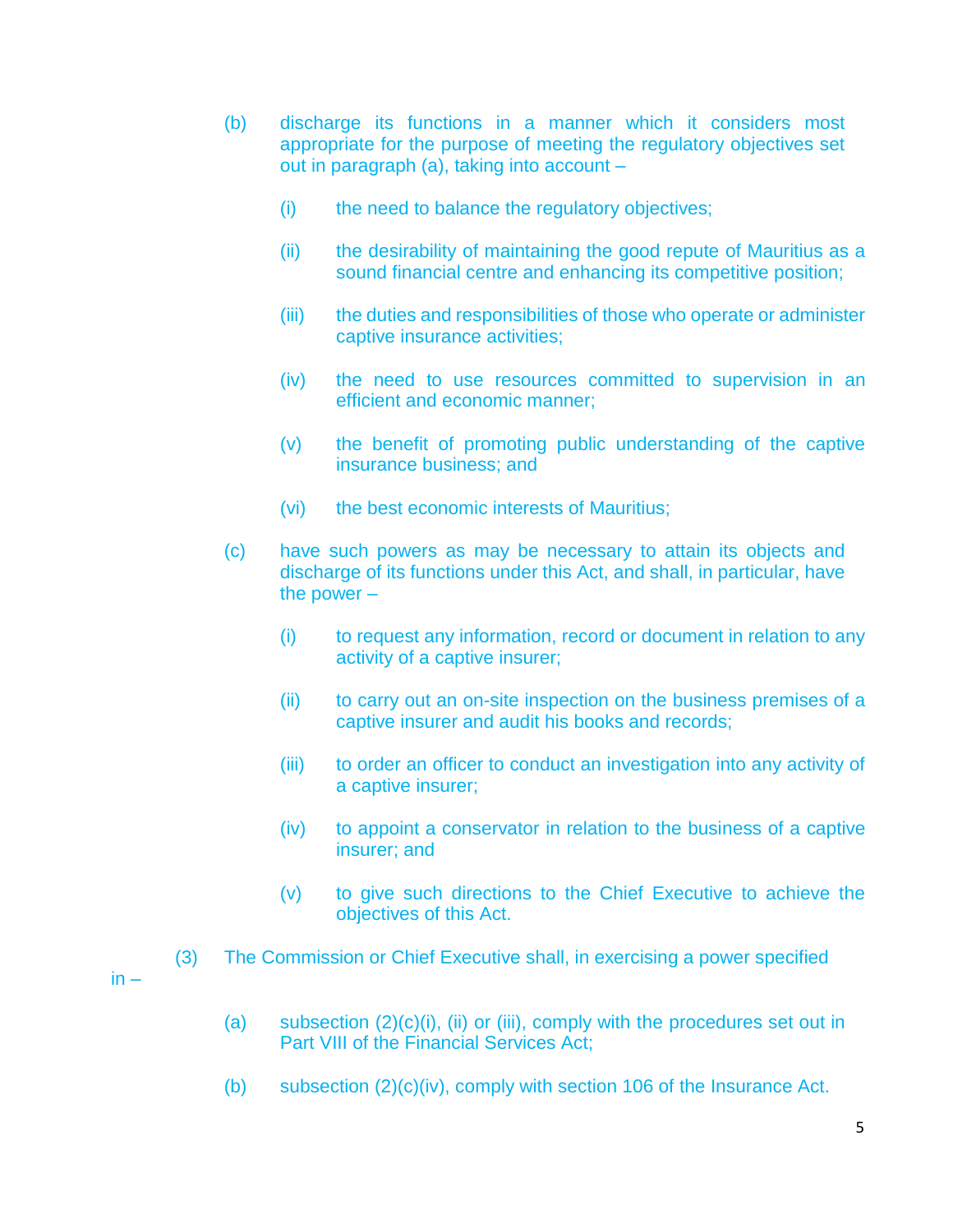(4) Sections 107 to 110 of the Insurance Act shall apply to a conservator appointed under subsection (2)(c)(iv).

### **5. Delegation of functions and powers**

(1) The Commission may delegate to the Chief Executive such of its functions or powers under this Act as may be necessary, other than the power to make FSC Rules or issue guidelines, for the effective administration of this Act.

(2) The Chief Executive may delegate to an employee of the Commission any of the functions or powers specified in subsection (1) other than the power to order an investigation.

(3) A person shall, in the exercise of any power delegated under subsection (1) or (2), comply with such direction as the Commission or the Chief Executive may give.

(4) A delegated function or power, when discharged or exercised under this Act, shall be taken to have been discharged or exercised by the Commission or the Chief Executive, as the case may be.

# **6. Restrictions on captive insurance business**

(1) No person shall carry out, or hold himself out as carrying out, captive insurance business in or from within Mauritius unless he –

(a) holds a licence; and

(b) is resident in Mauritius. [Amended 11/18 (cio 9/8/18).]

(2) A corporation set up and organised under the laws of Mauritius shall not carry out, or hold itself out as carrying out, captive insurance business, without a licence. [Amended 11/18 (cio 9/8/18).]

(3) Any person who contravenes subsection (1) or (2) shall commit an offence and shall, on conviction, be liable to a fine not exceeding 500,000 rupees and to imprisonment for a term not exceeding 2 years. [S. 6 amended by s. 9 of Act 11 of 2018 w.e.f. 9 August 2018.]

### **PART II – LICENSING AND SCOPE OF CAPTIVE INSURANCE BUSINESS**

**7. Licensing**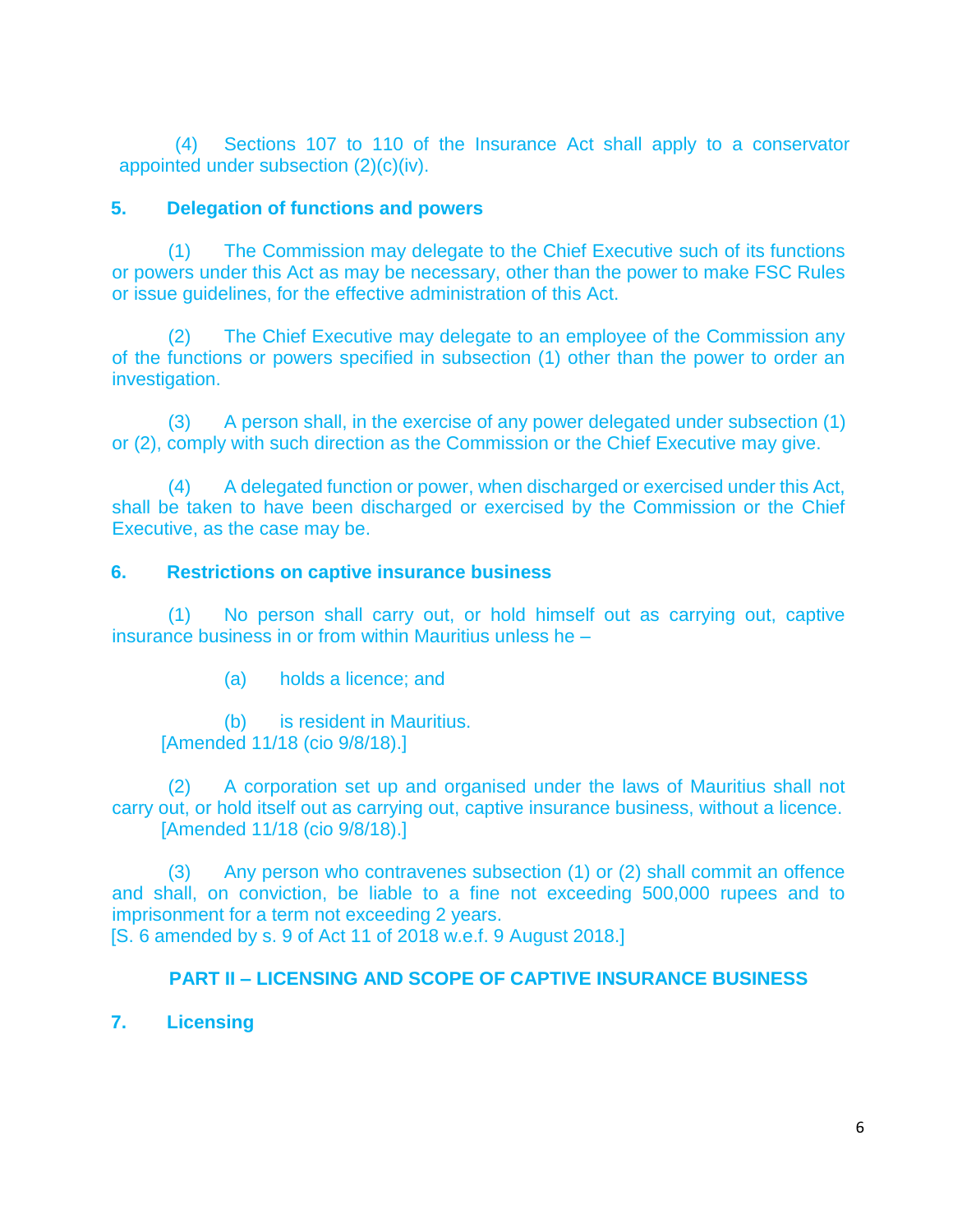(1) An application for a captive insurance business licence shall be made to the Commission through a captive insurance agent in such form and manner as may be specified in FSC rules and shall be accompanied by –

- (a) a business plan, including in respect of the proposed captive insurance business –
	- (i) a description in terms of intended classes of business and cover, limits of liability, details of reliance placed on reinsurers, outline of investment and dividend strategies;
	- (ii) the amount and liquidity of its assets relative to the risks to be assumed;
	- (iii) the overall soundness of its plan of operation; and
	- (iv) a projected balance sheet, profit forecast and statement of cash flows;
- (b) the investment policy of the captive insurance business;
- (c) information on the adequacy of the expertise, experience and character of the persons who will manage the captive insurance business;
- (d) information on the adequacy of the loss prevention programmes of the policyholders of the applicant;
- (e) a certified copy of the incorporation documents of the applicant;
- (f) particulars of any substantial shareholder, director, captive insurance agent or of any person being proposed to act as an officer of the captive insurer; and
- (g) a non-refundable prescribed fee.

(2) On receipt of an application, the Commission may require the applicant to provide such additional information or document as it may consider necessary to determine the application.

(3) The Commission may require an applicant to retain, at his own cost, external and independent legal, financial or examination services to review the qualifications of the applicant or of his captive insurance agent and make recommendations to the Commission.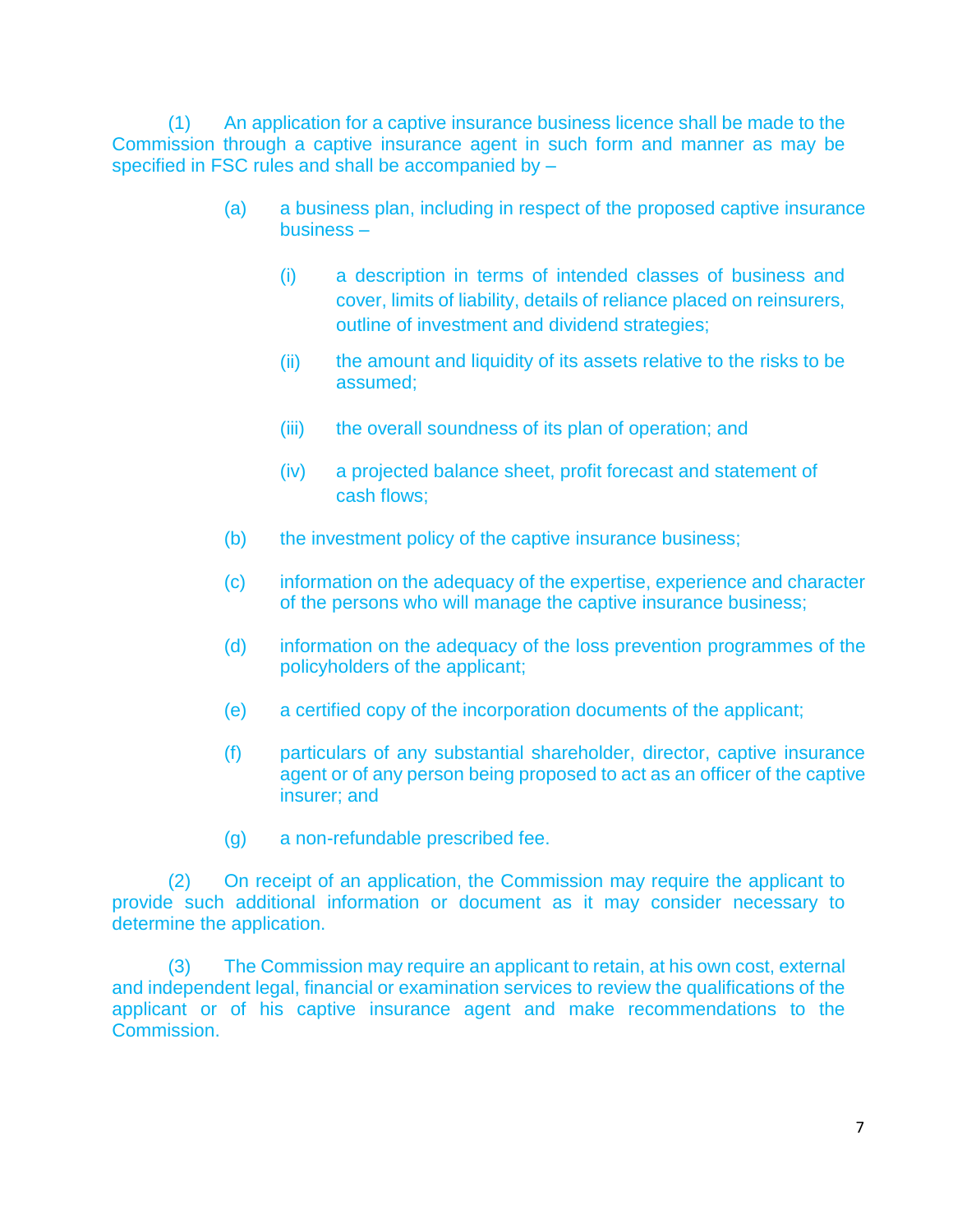(4) Where the Commission is satisfied that the applicant is able to comply with the requirements of this Act, it may, subject to such conditions as it may determine, issue to the applicant a captive insurer licence.

(5) A captive insurer shall pay such annual fee as may be prescribed in FSC Rules.

- (6) Any person who, for the purpose of making an application for a licence
	- (a) makes a representation or statement which he knows to be false in a material particular; or
	- (b) recklessly makes a representation or statement which is false in a material particular,

shall commit an offence and shall, on conviction, be liable to a fine not exceeding 500,000 rupees and to imprisonment for a term not exceeding 2 years.

(7) A captive insurance agent shall notify the Commission of any material change in the information submitted under this section within 15 days of that change, whether that change occurs before or after the issue of the licence.

# **8. Permissible classes of captive insurance business**

- (1) A captive insurer may insure
	- (a) a contract of insurance or reinsurance pertaining to general insurance business;
	- (b) an ART policy contract; and
	- (c) any other class or type of insurance business as may be prescribed.

(2) No captive insurer shall provide, on a direct basis, any insurance purporting to cover risks in respect of which there is a compulsory insurance requirement under any other enactment.

(3) Subject to this Act, a captive insurance business may consist of 100 per cent reinsurance on risks ceded by any other insurer in the same manner as for direct insurance underwriting.

(4) For the purpose of subsection (3), the reinsurance of risks under a contract of insurance shall be treated as insurance business of the class to which the contract would belong if it were entered into by the reinsurer.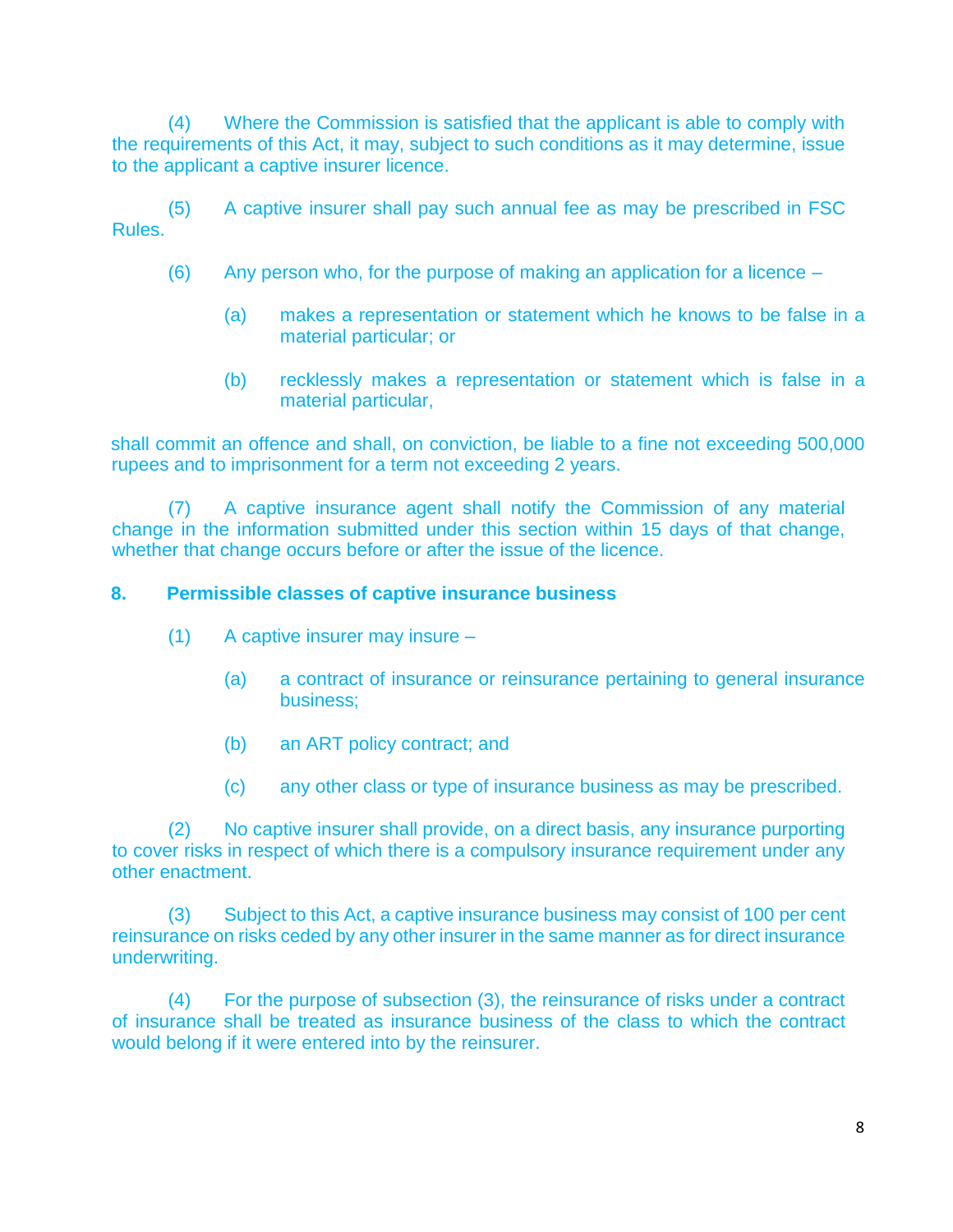(5) Every captive insurer shall comply with this Act, guidelines and any licensing condition restricting the type of business or activity which he may conduct.

(6) A captive insurer shall insure risks corresponding only to the category specified in the second column of the Schedule for which he is licensed.

# **8A. Conduct of business**

(1) A captive insurer shall conduct its core income generating activities in, or from within, Mauritius.

(2) A captive insurer may hire the services of an insurance manager licensed by the Commission to manage its business in, or from within, Mauritius.

(3) In this section –

"core income generating activities" includes predicting and calculating risk, insuring and reinsuring against risk and providing related services. [S. 8A inserted by s. 9 of Act 11 of 2018 w.e.f. 9 August 2018.]

# **PART III – MANAGEMENT OF CAPTIVE INSURANCE**

#### **9. Captive insurance agent**

(1) A captive insurer shall, at all times, have a captive insurance agent in Mauritius who shall be responsible for –

- (a) filing an application for a licence with the Commission;
- (b) filing with the Commission such document as may be required under this Act or the relevant Acts;
- (c) filing with the Commission such other document as may be required under any other enactment;
- (d) receiving or forwarding, as the case may be, any communication, notice or summons from, or to, the Commission; and
- (e) maintaining records of the captive insurer.

(2) Service of process by or on a captive insurer shall be sufficient where it is made by or on his captive insurance agent.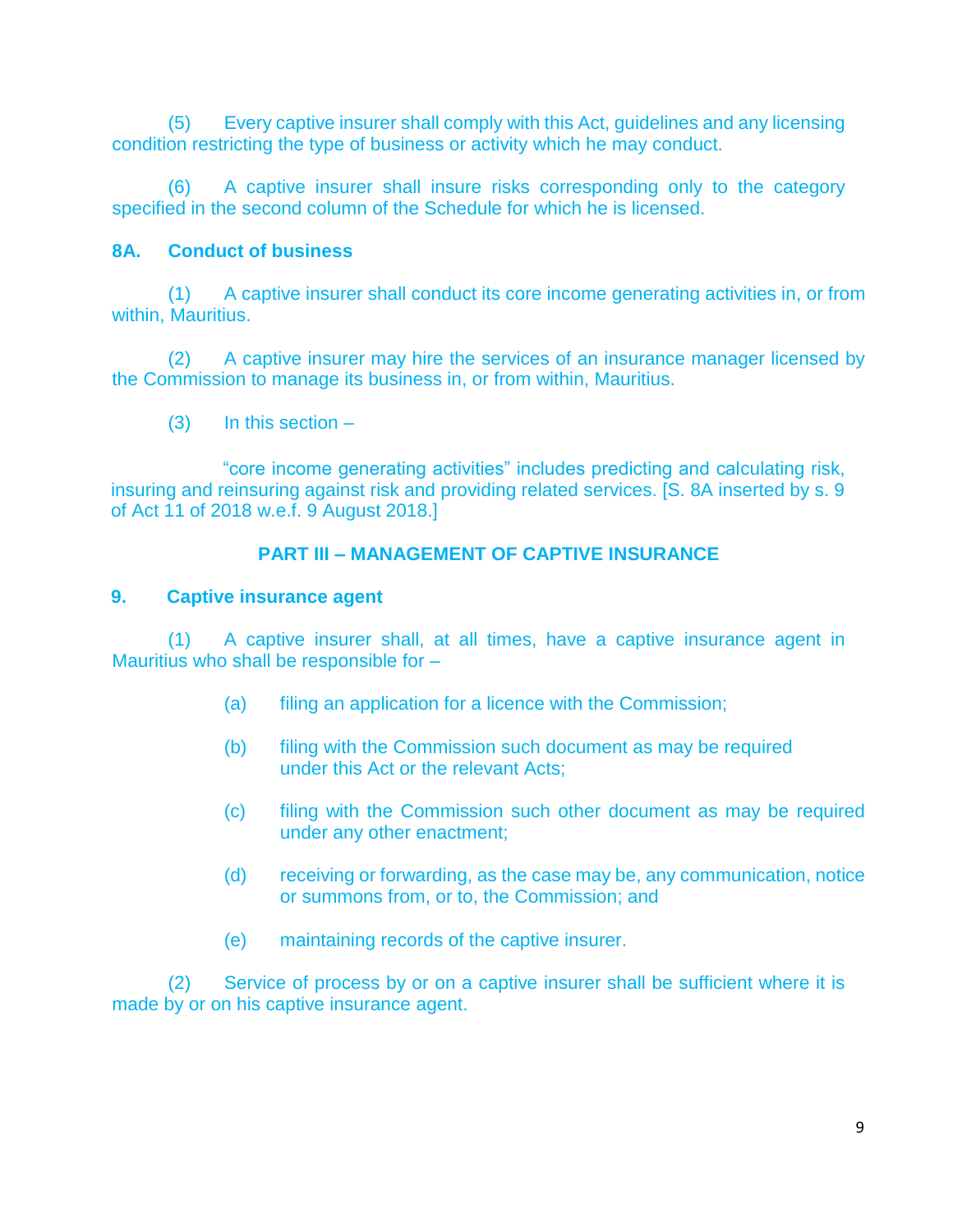(3) No person other than an actuary, an insurance manager, a law practitioner, a management company, a public accountant or such other person as may be prescribed shall act as a captive insurance agent.

(4) No person shall be appointed as or continue to act as a captive insurance agent where –

- (a) in the case of a natural person, he is  $-$ 
	- (i) a minor;
	- (ii) a bankrupt;
	- (iii) a person with any mental impairment; or
	- (iv) a person who has been convicted of an offence involving fraud or dishonesty by a Court in Mauritius or elsewhere;
- (b) in the case of a body corporate, it is the subject of any proceedings, in Mauritius or elsewhere, which may result in it being wound up or otherwise dissolved.

(5) A captive insurer shall ensure that its captive insurance agent is of appropriate integrity and has adequate knowledge, experience, skill and competence for carrying out his functions.

(6) An actuary, an insurance manager, a law practitioner, a management company, a public accountant or such other person as may be prescribed may apply to the Commission for approval to act as captive insurance agent.

(7) Any application for approval under subsection (6) shall be made in such form and manner as the Commission may determine and shall be subject to such fees as may be specified in FSC Rules.

(8) The Commission may give its approval to an applicant to act as a captive insurance agent on such terms and conditions it may determine, where it is satisfied that the applicant is fit and proper and complies with all requirements of this Act.

(9) A captive insurer shall notify the Commission of the appointment of a new captive insurance agent within 15 days of such appointment.

#### **10. Governance**

(1) Every captive insurer shall –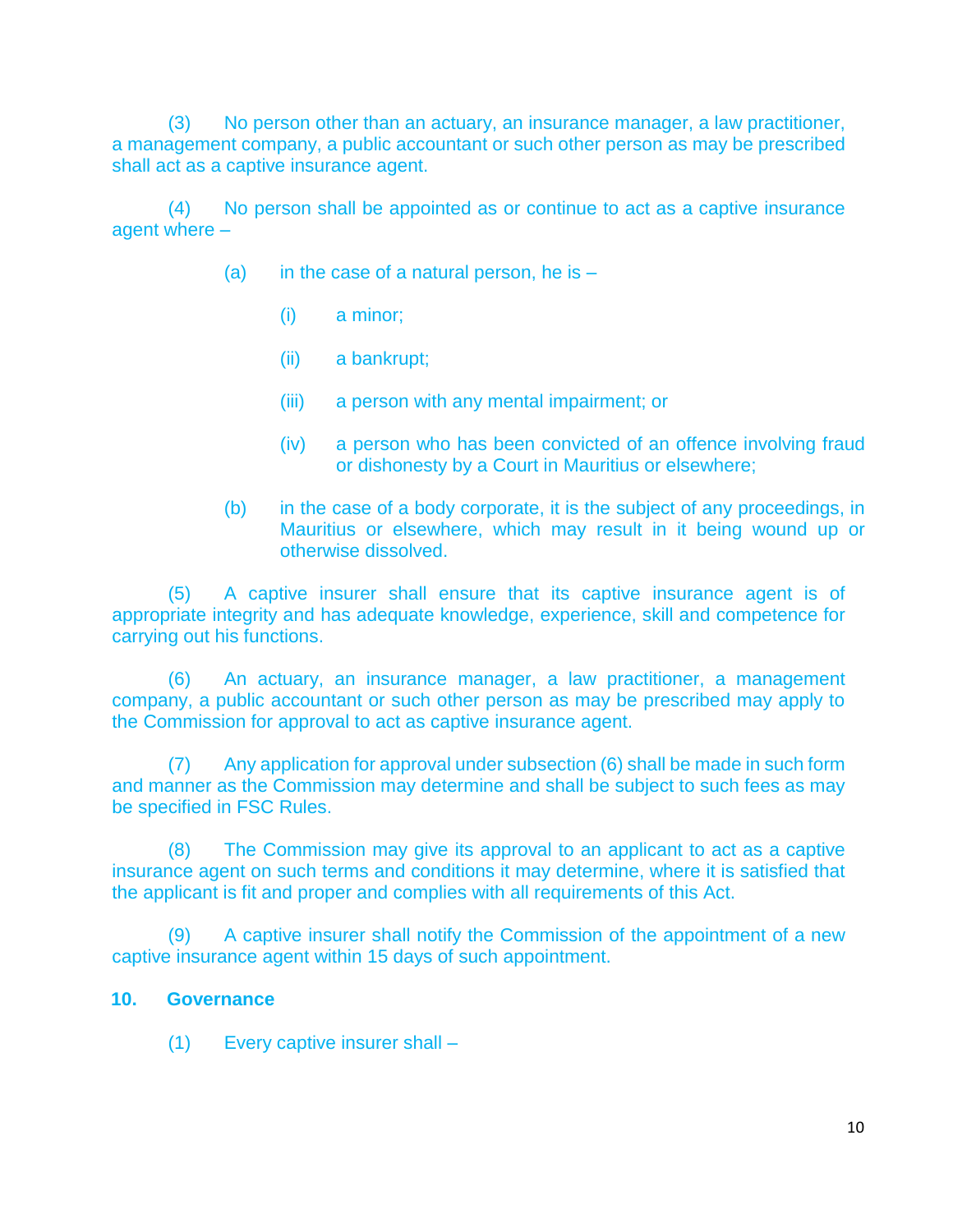- (a) ensure that his governance structure provides effective oversight of the activities of his business taking into consideration the nature, scale and complexity of the business being conducted;
- (b) establish adequate internal controls and adopt strategies, policies, processes and procedures in accordance with principles of sound corporate governance and risk management;
- (c) maintain his registered office in Mauritius; and
- (d) have a board of directors composed of not less than 3 directors at least one of whom shall be resident in Mauritius.
- (2) A captive insurance agent of a captive insurer may act as its resident director.

(3) No appointment of a director or officer of a captive insurer shall take effect unless the Commission approves the appointment in accordance to section 24 of the Financial Services Act.

- (4) A captive insurer shall conduct his board meetings
	- (a) at its registered office in Mauritius;
	- (b) in the presence of the resident director; and
	- (c) in accordance with sound governance principles.

(5) The board of directors of a captive insurer may set up such subcommittees as it may determine to ensure that the business is being conducted according to sound corporate governance principles.

(6) Every captive insurer shall keep and maintain, at the office of his captive insurance agent, accurate documents and records, in the English or French language, of the insurance business and of its accounts for examination by the Commission.

(7) (a) The Commission may, where necessary, by reason of the nature, scale and complexity of the business of a captive insurer, direct the captive insurer to comply with such additional corporate governance requirements as it may determine.

(b) The Commission shall not issue a direction referred to in paragraph (a) unless it –

> (i) notifies the captive insurer of the proposed additional corporate governance requirements, and the reason for complying with those additional requirements; and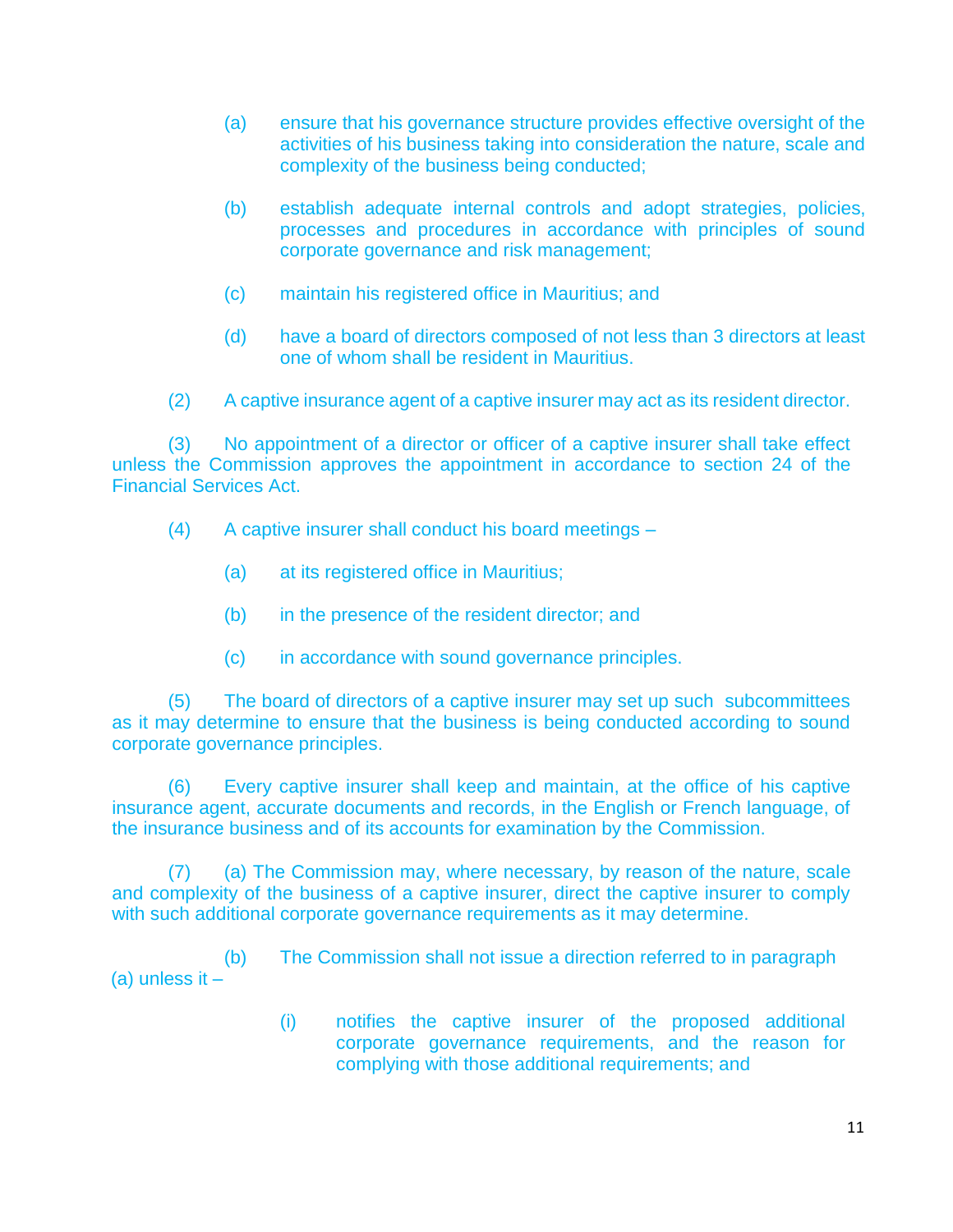(ii) gives the captive insurer a reasonable opportunity to make representations to the Commission.

(8) Every captive insurer shall maintain its business in a financially sound condition by generally conducting his affairs so as to be, at all times, in a position –

- (a) to meet its liabilities as they arise; and
- (b) to maintain a solvency margin of such value and comply with such prudential requirements as may be prescribed.

# **11. Investments**

- (1) The board of directors of a captive insurer shall
	- (a) be responsible for the formulation and approval of the investment policy, strategy and objectives of the captive insurer; and
	- (b) in respect of the captive insurer, take account of  $-$ 
		- (i) the analysis of its asset and liability relationship;
		- (ii) its overall risk tolerance;
		- (iii) its long-term risk-return requirements; and
		- (iv) its liquidity requirements and solvency position.

(2) The Minister may make such regulations as may be necessary in respect of the investments of a captive insurer.

(3) The Commission may make such FSC Rules as may be necessary in respect of the investments of a captive insurer.

#### **12. Reports and statements**

(1) Subject to subsection (2), a captive insurer shall, within 6 months of the end of the financial year, submit to the Commission an annual report consisting of –

- (a) audited financial statements prepared in accordance with international accounting standards;
- (b) a certification of solvency prepared by a person approved by the Commission in accordance with such requirements as may be prescribed;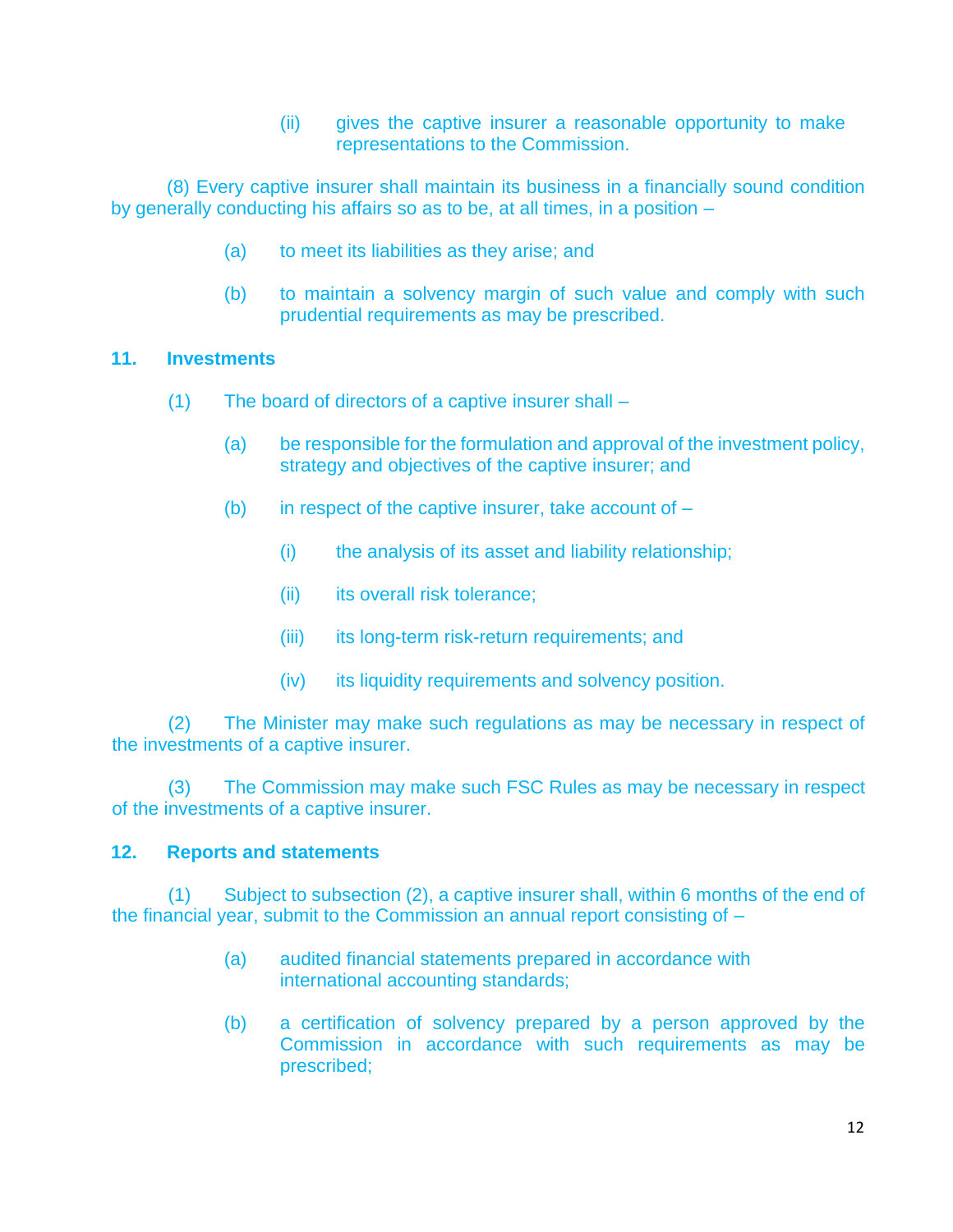- (c) a management report detailing the activity of the captive insurance business, including but not limited to, underwriting, reinsurance and investments together with written confirmation that the information set out in the application for the licence, as modified by any subsequent changes approved by the Commission, remains accurate; and
- (d) such other information as may be prescribed.

(2) On application made to that effect, the Commission may, on such terms and conditions as it may determine, authorise a captive insurer –

- (a) to file its annual report based on a financial year that is consistent with the financial year of the parent and, if an alternative date is granted, the annual report shall be filed not later than 31 December of a given year;
- (b) to use a generally accepted accounting principle for the preparation of its financial statements; and
- (c) to select any currency acceptable to the Commission for its reporting purposes.

# **13. Captive insurer holding a Global Business Licence**

[Amended 11/18 (cio 9/8/18).]

(1) Where a captive insurer holds a Global Business Licence, it shall comply with all applicable requirements imposed by the relevant Acts or guidelines issued under the relevant Acts**.** 

[Amended 11/18 (cio 9/8/18).]

(2) The provisions of this Act shall continue to apply up to 30 June 2021 to the holder of a valid Category 1 Global Business Licence, issued on or before 16 October 2017, as if the provisions of this Act have not been amended on the commencement of this subsection.

[Added 11/18 (cio 9/8/18).]

(3) The provisions of this Act shall continue to apply up to 31 December 2018 to the holder of a valid Category 1 Global Business Licence, issued after 16 October 2017, as if the provisions of this Act have not been amended on the commencement of this subsection.

[Added 11/18 (cio 9/8/18).] [S. 13 amended by s. 9 of Act 11 of 2018 w.e.f. 9 August 2018.]

#### **PART IV – TRANSFER, AMALGAMATION AND INSOLVENCY**

#### **14. Transfer and amalgamation**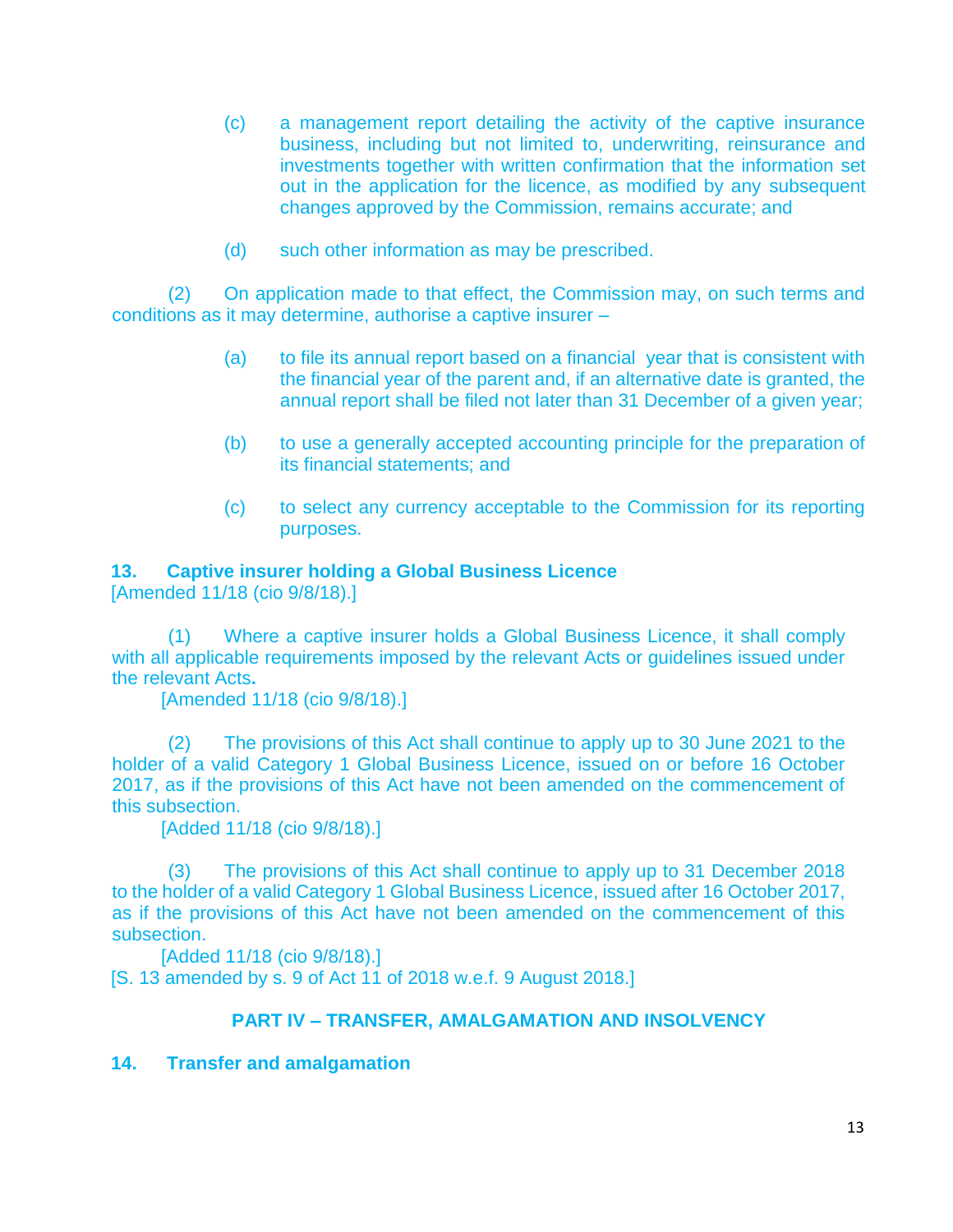Part VI of the Insurance Act and any other relevant Acts relating to transfer and amalgamation shall apply to the transfer and amalgamation of a captive insurance business insofar as these provisions are applicable.

#### **15. Insolvency and winding up**

Part VII of the Insurance Act and any other relevant Acts relating to insolvency and winding up shall apply to the insolvency and winding up of a captive insurance business insofar as these provisions are applicable.

# **PART V – SUSPENSION OR REVOCATION OF LICENCE**

#### **16. Power to suspend or revoke licence**

(1) The Chief Executive may suspend, or the Enforcement Committee may revoke, a licence where a captive insurer –

- (a) is insolvent or has its capital impaired;
- (b) fails to meet capital and solvency margin requirements;
- (c) refuses or fails to submit an annual report required under this Act or any other report or statement required by law or by a direction of the Commission;
- (d) fails to comply with the provisions of its constitution, bylaws or other organisational document;
- (e) fails to submit to or pay the cost of an investigation or any legal obligation related thereto;
- (f) makes use of methods that, although not otherwise specifically prohibited by law, nevertheless render its operation detrimental or its condition unsound with respect to the public or its policyholders; or
- (g) otherwise does any unlawful act.

(2) Subject to subsection (3), where a licence is suspended, the licensee shall cease to carry out the activity authorised by the licence, but shall remain subject to the obligations of a licensee and to the directions of the Commission until the suspension of the licence is cancelled.

(3) Notwithstanding subsection (2), a captive insurer whose licence is suspended may, continue to carry out such activities as the Chief Executive may authorise and on such conditions as he may impose.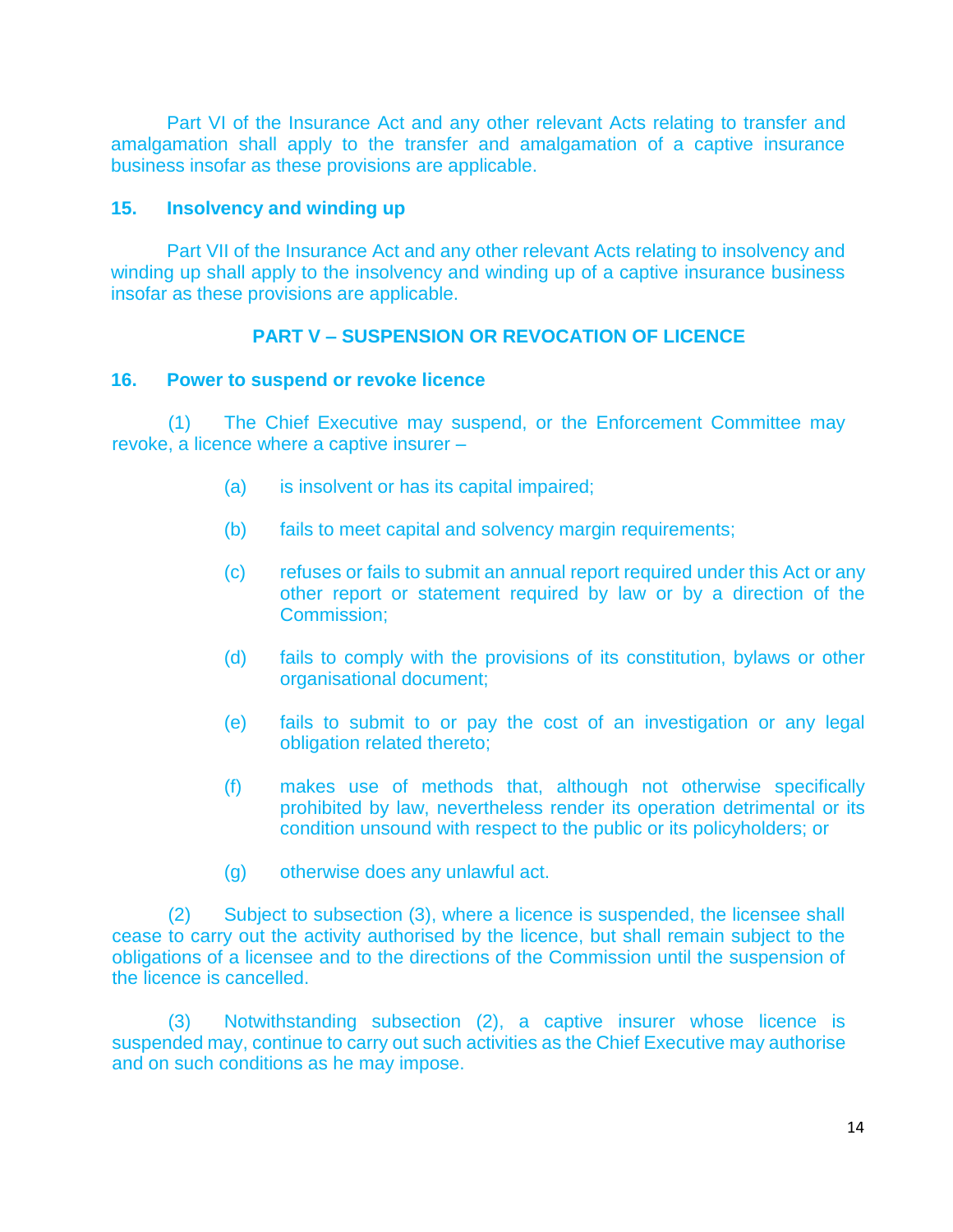(4) Notwithstanding the revocation of a licence, a captive insurer shall continue to be subject to the terms and conditions under which the licence was issued, and to the directions of the Commission for the orderly dissolution and discharge of its liabilities.

(5) The powers of the Chief Executive or the Enforcement Committee under this section are without prejudice to the powers of the Commission, Chief Executive or Enforcement Committee under any other enactment.

(6) In suspending a licence under subsection (1), the Chief Executive shall follow the procedure set out under section 27 of the Financial Services Act.

(7) The Enforcement Committee shall, in revoking a licence under subsection (1), follow the procedure set out under section 53 of the Financial Services Act.

# **PART VI – MISCELLANEOUS**

#### **17. Regulations**

(1) The Minister may make such regulations as he thinks fit for the purposes of this Act.

- (2) Any regulation made under subsection (1) may –
- (a) amend the Schedule;
- (b) make such provision as may be necessary or expedient to remove any difficulty which arises in giving effect to this Act;
- (c) provide that a provision of the Insurance Act or the relevant Acts shall be applicable to such categories of captive insurance business as the Minister may, in consultation with the Commission, determine;
- (d) provide for
	- (i) norms and standards that will be applicable to any category of captive insurance business;
	- (ii) any restriction to the business or activity of any category of captive insurance business; or
	- (iii) such other matter as may be required for attaining the purposes of this Act.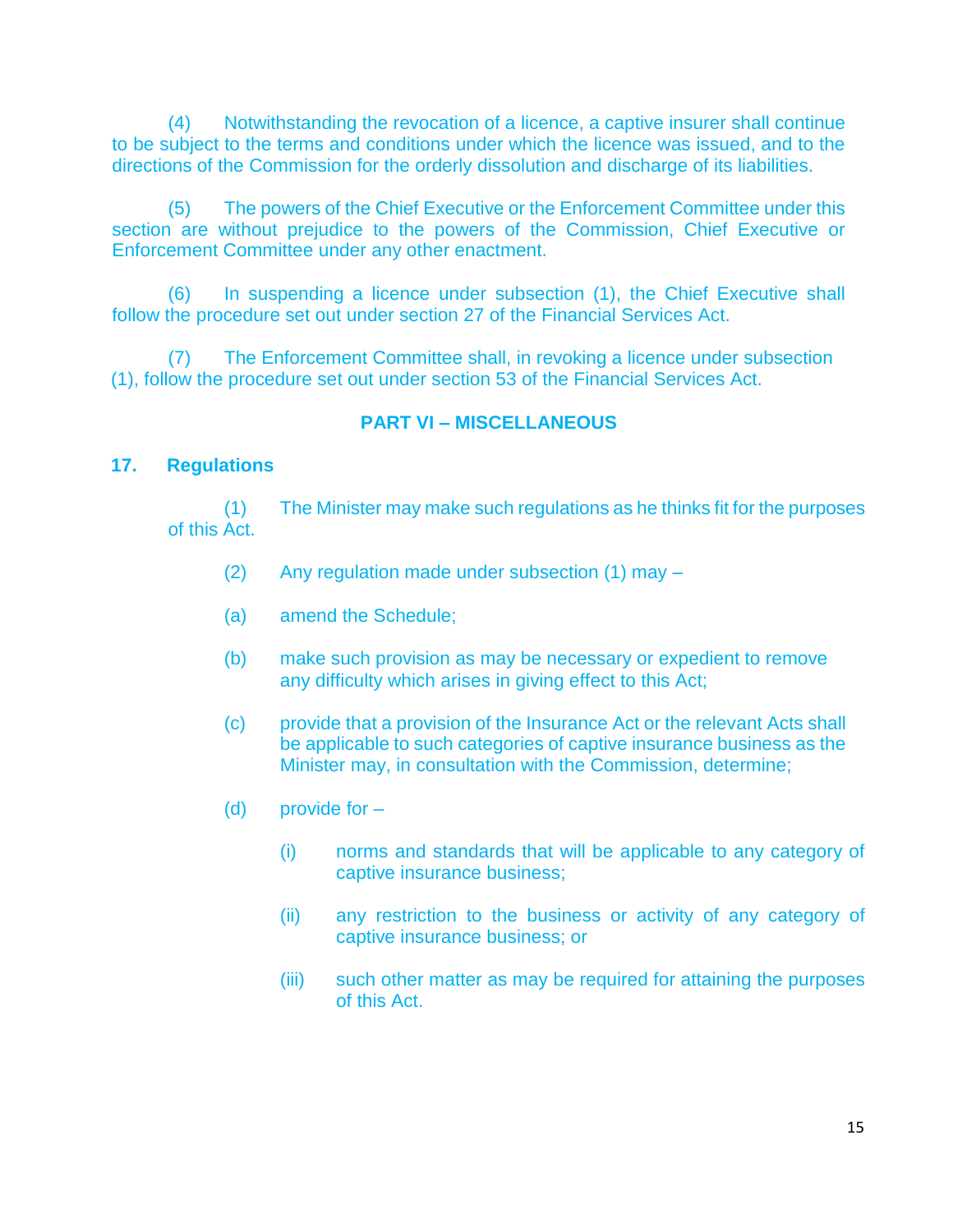# **18. Rules and guidelines**

Without prejudice to its powers under any other enactment, the Commission may, in FSC Rules or in guidelines issued under this Act, provide for –

- (a) norms and standards that will be applicable to any category of captive insurance business;
- (b) any requirement in the Insurance Act or any other relevant Act to be applicable to any category of captive insurance business;
- (c) any restriction to the business or activity of any category of captive insurance business; or
- (d) such other matter as may be required for attaining the purposes of this Act.